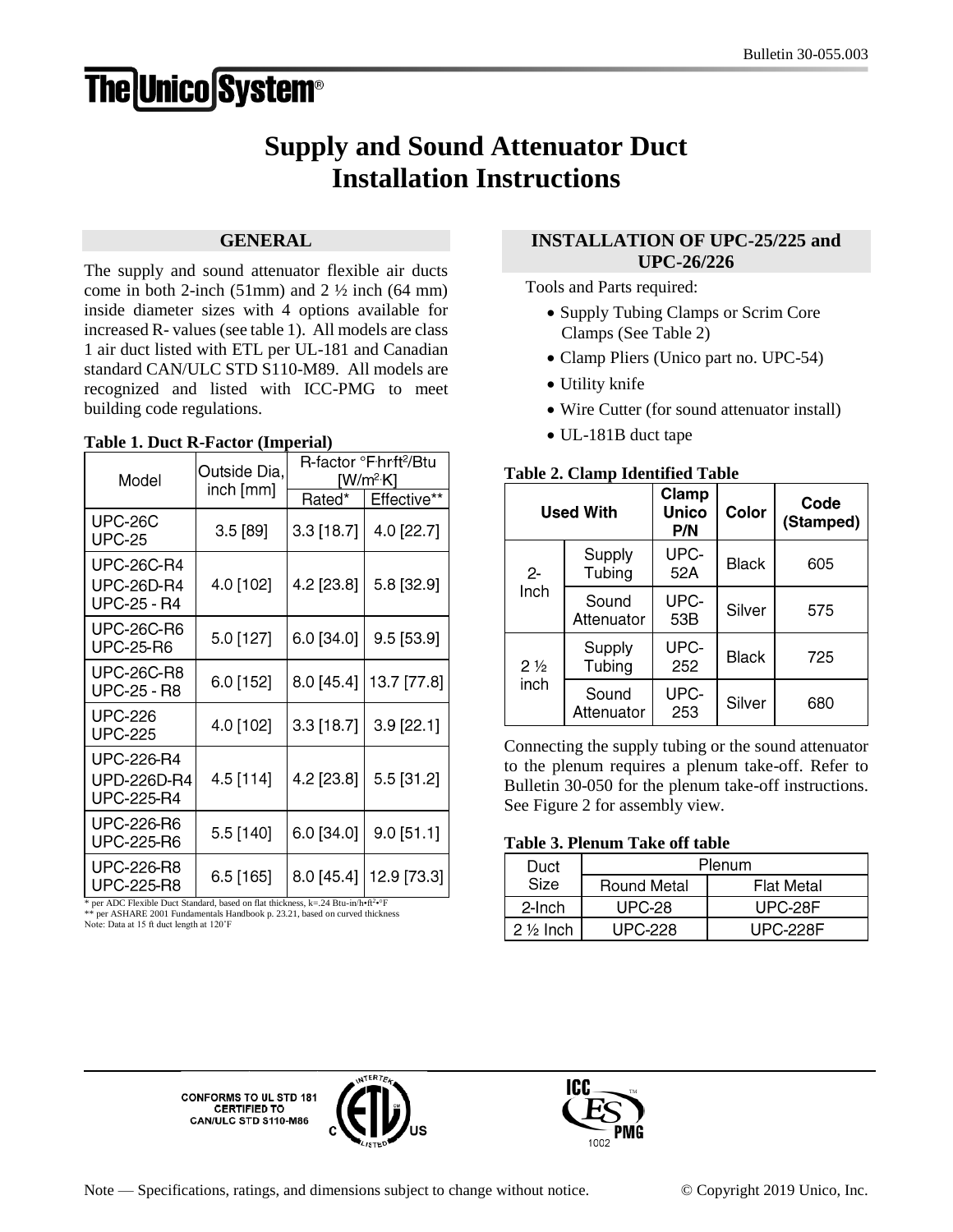

**Figure 1. Assembly view of duct**

Joining two pieces of supply tubing requires a coupling. A coupling is also required to connect the supply tubing to a sound attenuator.

DO NOT DISCARD PLASTIC TAPE RINGS ATTACHED TO THE TAKE-OFF AND COUPLINGS. The plastic tape rings will prevent compressing the outer insulation and losing your insulating effect at the connection. Condensation may form on the exterior of the duct if the tape ring is not used.

**STEP 1.** Cut a length of tubing long enough to reach both ends without stretching or placing undue stress on the tubing or connections. The minimum bend radius of the tubing is 6-inches (152-mm).

**STEP 2.** Pull back the insulation of the tubing about 4-inches (102-mm) to expose the inner aluminum or nylon core. Slip a supply or scrim core clamp over the outside of the core. Then slip the core over the end of the take-off or coupling.

*NOTE: "605, 575, 725, and 680" is stamped on the outer rim of the clamp for the supply tubing or the sound attenuator, respectively. See Table 2*

**STEP 3.** Position the clamp and tubing over the ridge or dimple before tightening clamp to prevent the duct from slipping off. Using the clamp pliers, crimp the clamp "ear" to tighten the clamp. Be sure that the pliers reach under the clamp so that the flat portion of the ear is not bent. Crimp with sufficient force to close the clamp but not so much as to cut the clamp. See Figure 2 for detail.



**Figure 2. How to crimp the clamp to the duct**

ALTERNATE (For supply tubing installation only): If clamps are not available, use two self-tapping screws to secure the aluminum core to the take-off or coupling.

**STEP 4.** (For supply tubing installation only) Seal the core by wrapping with aluminum tape listed and labeled in accordance with UL-181A and marked  $"181A-P"$ 

(For sound attenuator tubing installation only) Stuff the insulation and outer jacket under the tape ring as best you can. Then seal the outer jacket to the tape ring with tape listed and labeled in accordance with UL-181B and marked "UL-181B-FX". The same goes for the R6 and R8 duct as well as the Double Vapor Barrier (UPC-26D/226D) duct. See Figure 4 for detail view.

**STEP 5.** Each duct run should be supported at a minimum of every 6 feet to prevent sagging and bunching of the tube. This will help to reduce restriction within the duct and allow for the most efficient air flow.

#### **INSTALLATION OF UPC-26CR6 AND UPC-26CR8**

The R-6.0 and R-8.0 duct will not compress enough to push through the 4-inch hole for the supply outlet. Connect a 2 ft. (610 mm) length of R-4.2 duct to the outlet and couple it to the R-6.0 or R-8.0 duct. The R-4.2 duct will pass through the 4-inch hole. See Figure 3 for details. If R-6.0 or R-8.0 duct is to be maintained throughout the entire length of attenuator, pull back the outer two layers, pass the R4.2 duct through the 4-inch hole and release the outer two layers of the R-6.0 or R-8.0 duct back to mate up with the wall (Figure 4).